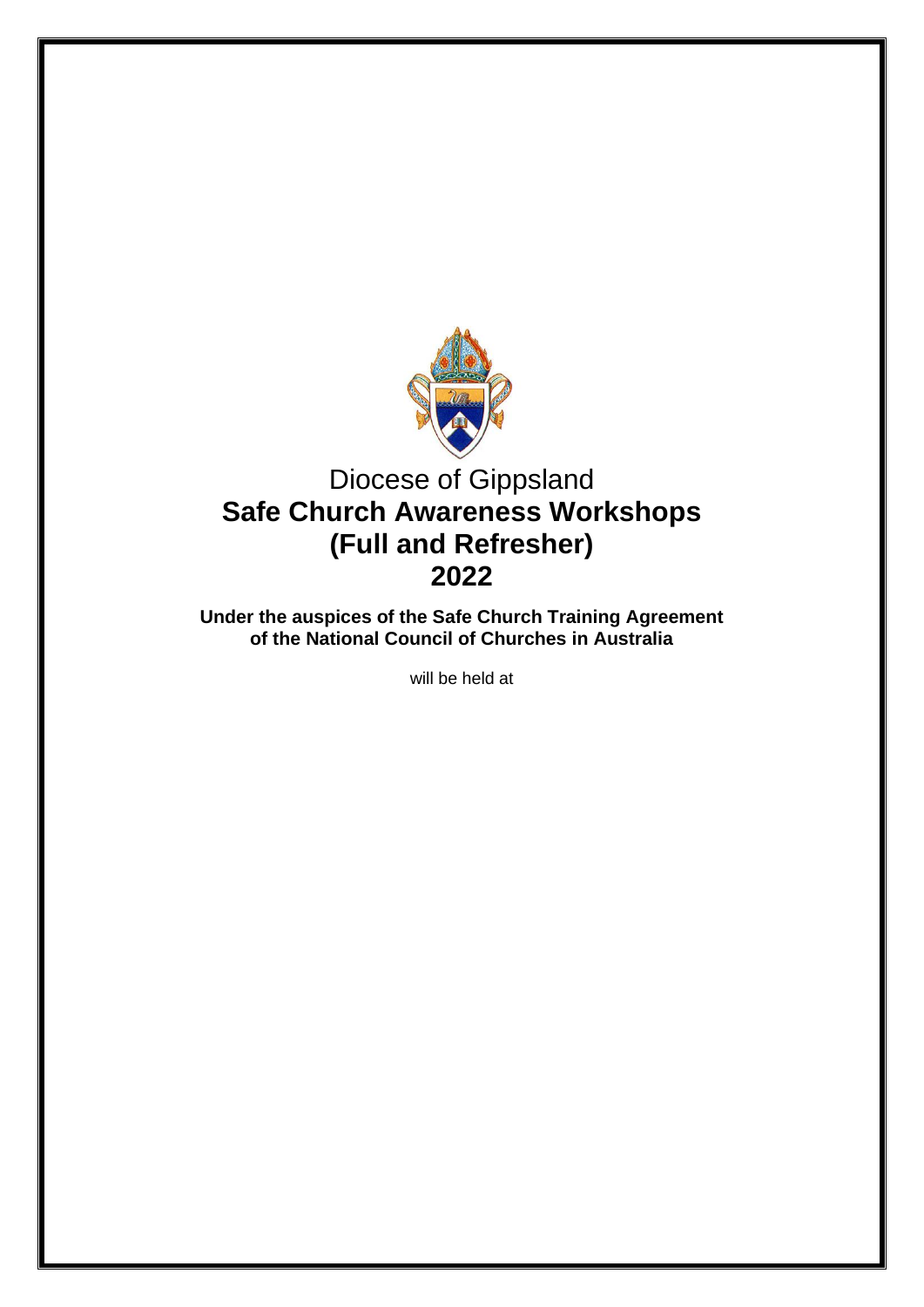#### **Safe Church Awareness Refresher Workshop (Bruthen)**

Location: Bruthen Anglican Church

11 Church Street,

Bruthen, Victoria

Date: Friday 1 April 2022 Time: 6.00pm to 8.30pm

Online registration is essential:

<https://www.trybooking.com/BXRDO>

Registrations close Wednesday 16 March at 5pm unless sold out prior

Enquiries only: 03 5144 2044 or [registryoffice@gippsanglican.org.au](mailto:registryoffice@gippsanglican.org.au)

#### **Safe Church Awareness Workshop (Bruthen)**

Location: Bruthen Anglican Church

11 Church Street,

Bruthen, Victoria

Date: Saturday 2 April 2022 Time: 1.00pm to 5.00pm

Online registration is essential:

<https://www.trybooking.com/BXRDS>

Registrations close Wednesday 16 March at 5pm unless sold out prior

Enquiries only: 03 5144 2044 or [registryoffice@gippsanglican.org.au](mailto:registryoffice@gippsanglican.org.au)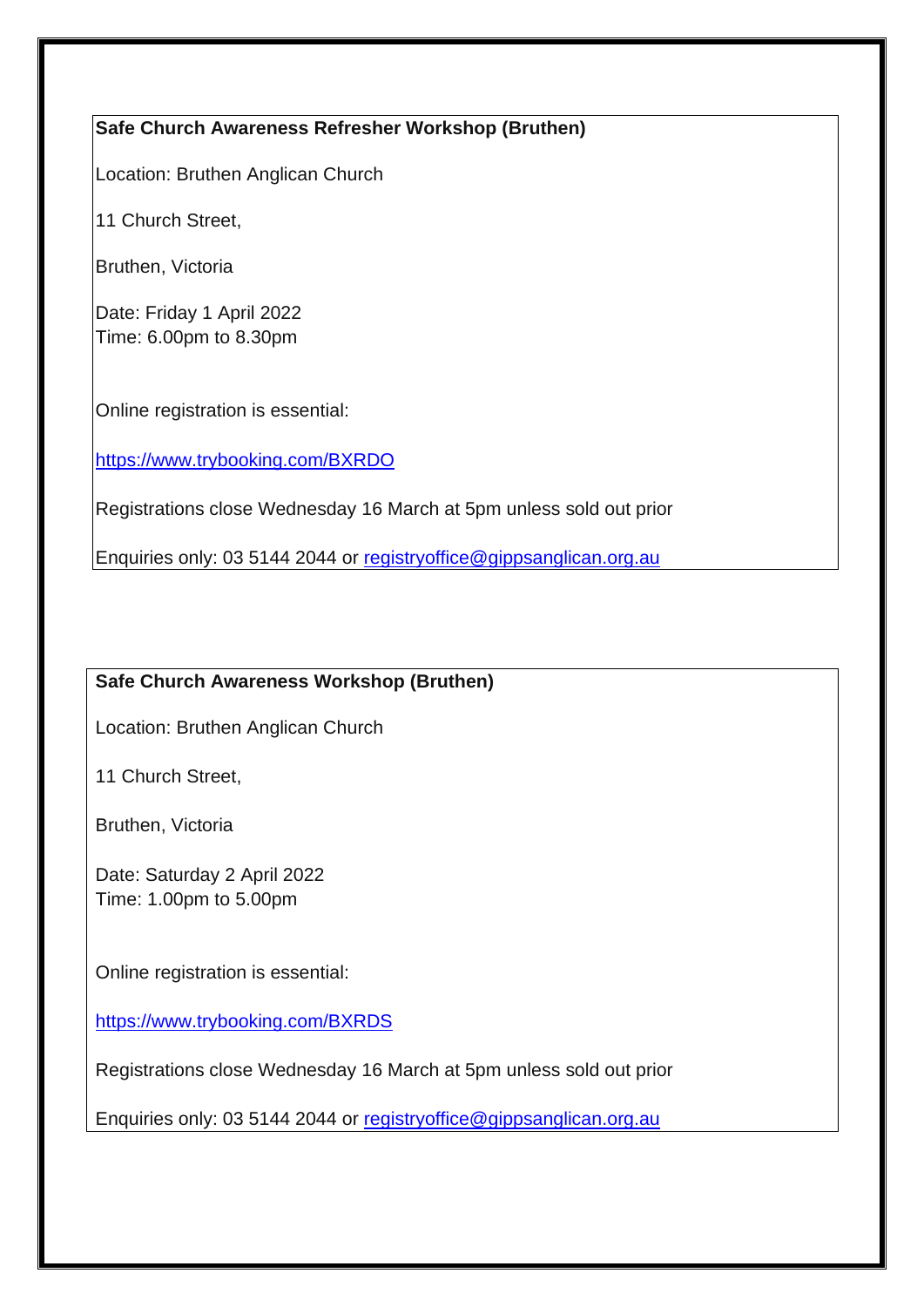## **Safe Church Awareness Refresher Workshop (Foster)**

Location: Foster Anglican Church

36 Station Road

Foster, Victoria

Date: Friday 29 April 2022 Time: 2.00pm to 4.30pm

Online registration is essential:

<https://www.trybooking.com/BXSUD>

Registrations close Wednesday 27 April at 5pm unless sold out prior

Enquiries only: 03 5144 2044 or [registryoffice@gippsanglican.org.au](mailto:registryoffice@gippsanglican.org.au)

# **Safe Church Awareness Workshop (Foster)**

Location: Foster Anglican Church

36 Station Road

Foster, Victoria

Date: Saturday 30 April 2022 Time: 1.00pm to 5.00pm

Online registration is essential:

<https://www.trybooking.com/BXSUH>

Registrations close Wednesday 27 April at 5pm unless sold out prior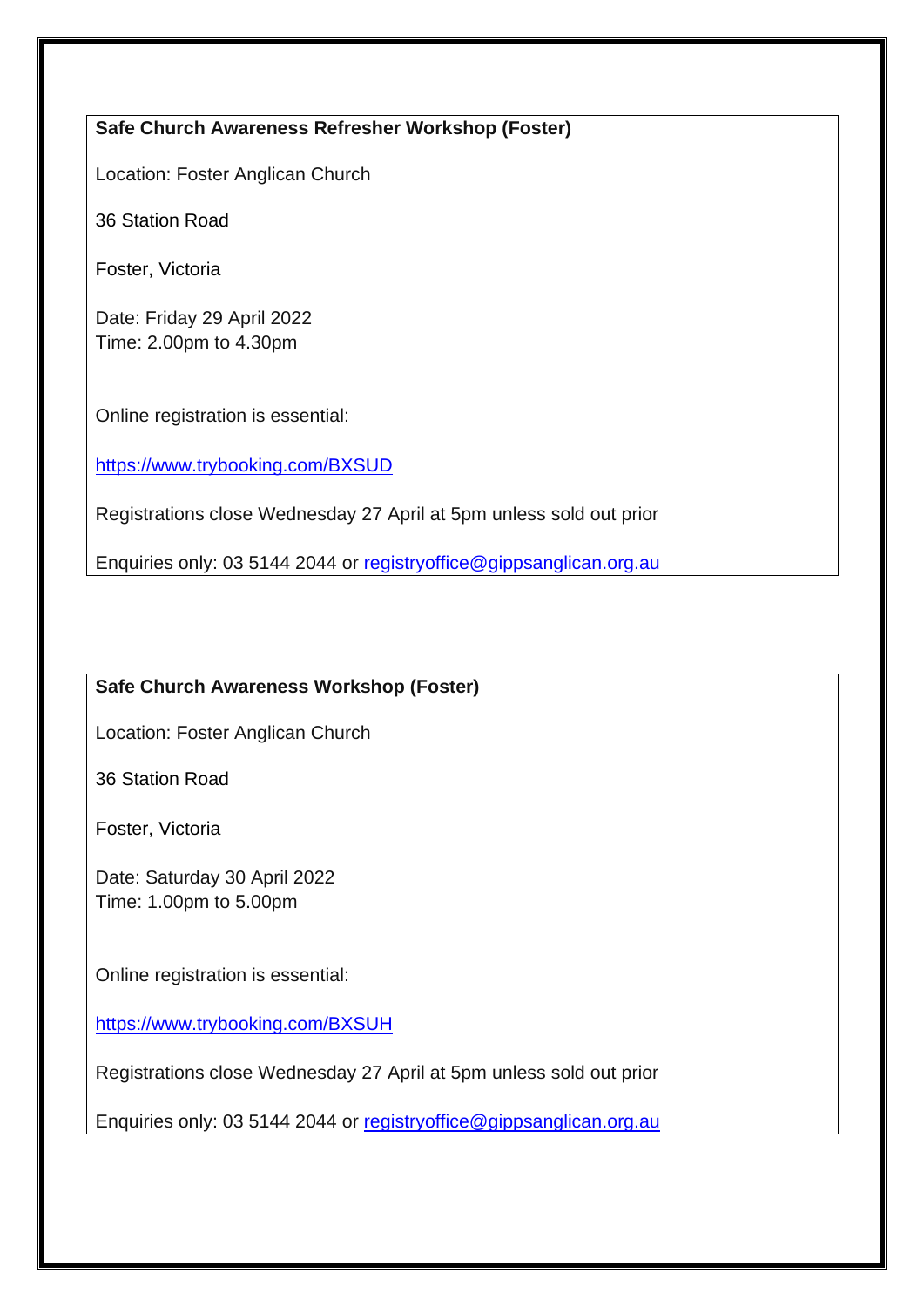#### **Safe Church Awareness Refresher Workshop (Warragul)**

Location: Warragul Anglican Church

96 Victoria Street

Warragul, Victoria

Date: Friday 20 May 2022 Time: 6.00pm to 8.30pm

Online registration is essential:

<https://www.trybooking.com/BXSUK>

Registrations close Wednesday 18 May at 5pm unless sold out prior

Enquiries only: 03 5144 2044 or [registryoffice@gippsanglican.org.au](mailto:registryoffice@gippsanglican.org.au)

# **Safe Church Awareness Workshop (Warragul)**

Location: Warragul Anglican Church

96 Victoria Street

Warragul, Victoria

Date: Saturday 21 May 2022 Time: 1.00pm to 5.00pm

Online registration is essential:

<https://www.trybooking.com/BXSUM>

Registrations close Wednesday 18 May at 5pm unless sold out prior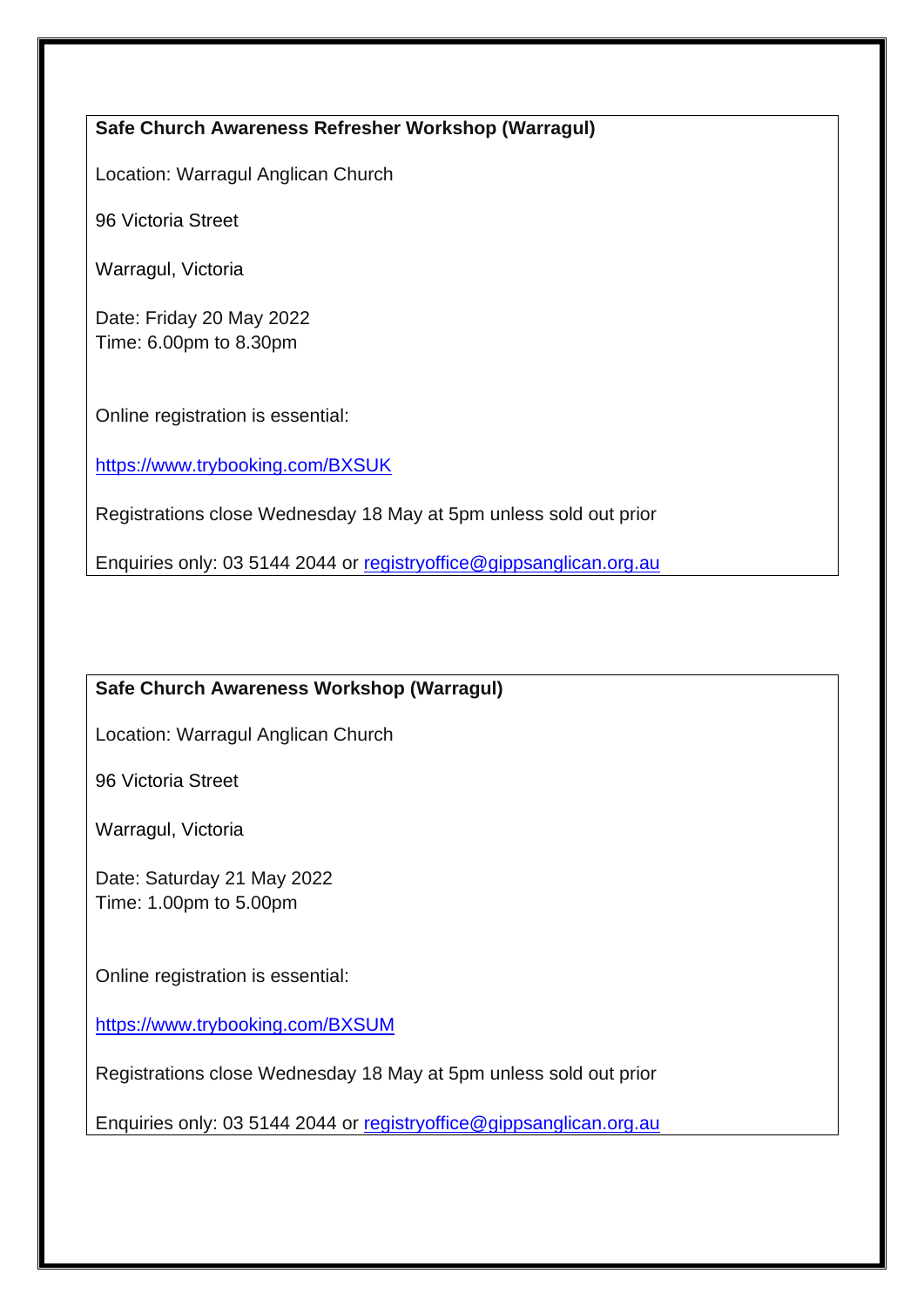# **Safe Church Refresher Workshop (Heyfield)**

Location: Heyfield Anglican Church

Cnr Temple & Harbeck Streets

Heyfield, Victoria

Date: Friday 15 July 2022 Time: 6.00pm to 8.30pm

Online registration is essential:

<https://www.trybooking.com/BXSUN>

Registrations close Wednesday 13 July at 5pm unless sold out prior

Enquiries only: 03 5144 2044 or [registryoffice@gippsanglican.org.au](mailto:registryoffice@gippsanglican.org.au)

# **Safe Church Awareness Workshop (Heyfield)**

Location: Heyfield Anglican Church

Cnr Temple & Harbeck Streets

Heyfield, Victoria

Date: Saturday 16 July 2022 Time: 1.00pm to 5.00pm

Online registration is essential:

<https://www.trybooking.com/BXSUT>

Registrations close Wednesday 13 July 2022 at 5pm unless sold out prior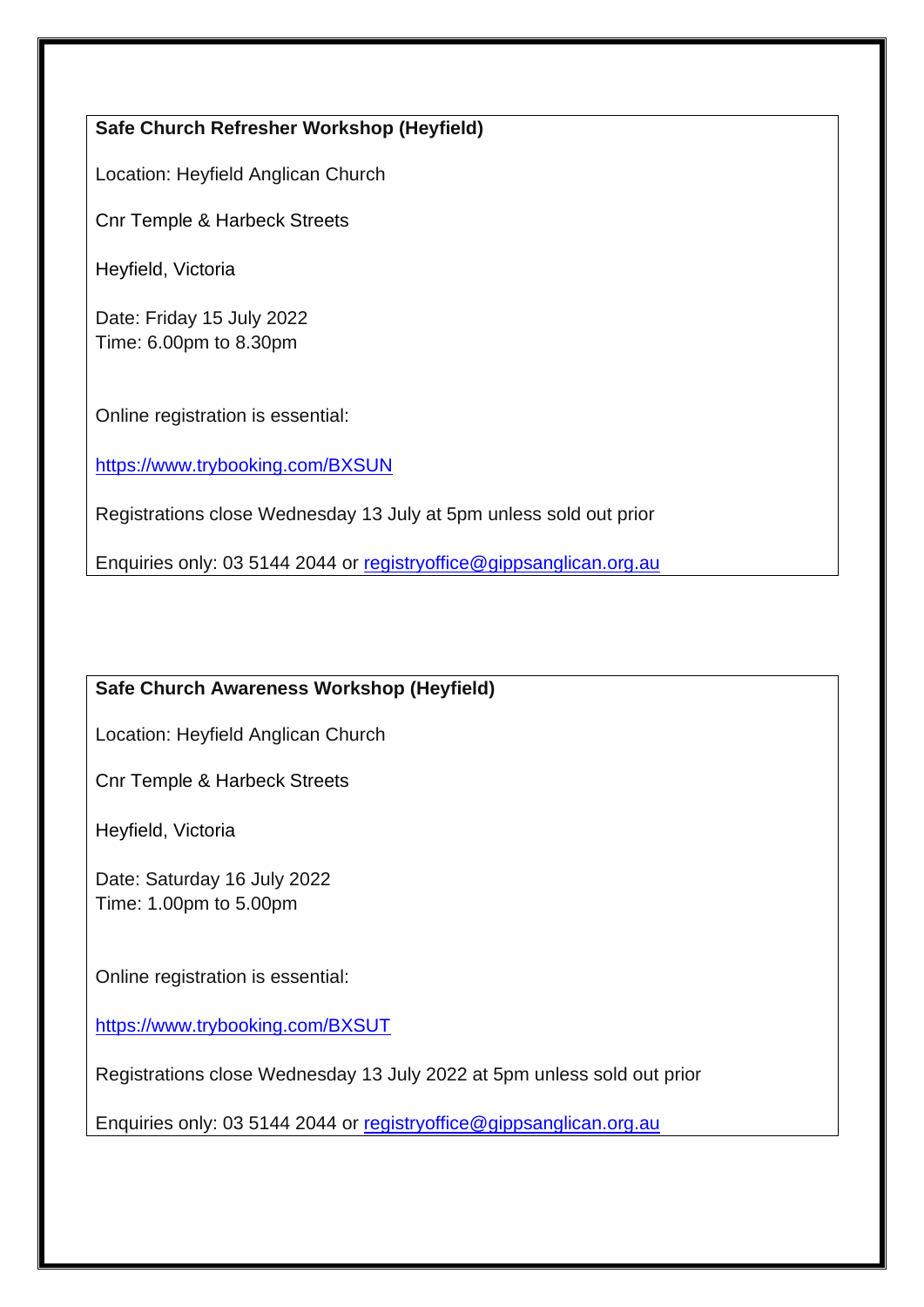## **Safe Church Refresher Workshop (Korumburra)**

Location: Korumburra Anglican Church

3 Queen Street

Korumburra, Victoria

Date: Friday 12 August 2022 Time: 2.00pm to 4.30pm

Online registration is essential:

<https://www.trybooking.com/BXSUW>

Registrations close Wednesday 10 August at 5pm unless sold out prior

Enquiries only: 03 5144 2044 or [registryoffice@gippsanglican.org.au](mailto:registryoffice@gippsanglican.org.au)

# **Safe Church Awareness Workshop (Korumburra)**

Location: Korumburra Anglican Church

3 Queen Street

Korumburra, Victoria

Date: Saturday 13 August 2022 Time: 1.00pm to 5.00pm

Online registration is essential:

<https://www.trybooking.com/BXSUY>

Registrations close Wednesday 10 August at 5pm unless sold out prior